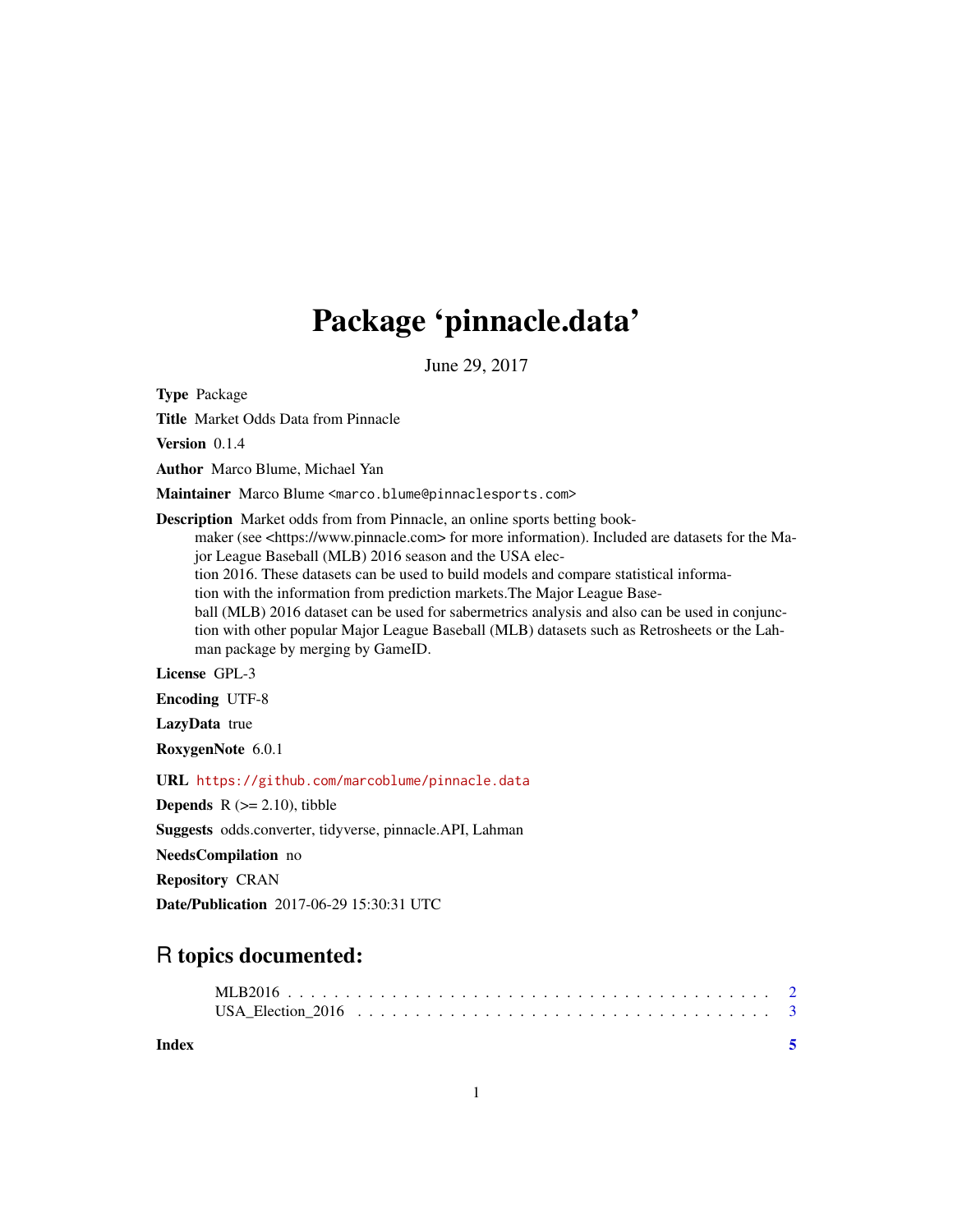<span id="page-1-0"></span>

#### Description

Major League Baseball (MLB) data for the 2016 season.

#### Usage

MLB2016

#### Format

A tibble with 20 variables:

GameID same format as Retrosheets and BaseballReference data EventDateTimeUTC Time of the game in UTC EventDateTimeET Time of the game in Eastern Standardtime AwayTeam Team name of the Away Team HomeTeam Team name of the Home Team DoubleHeaderGame Indicates if this was a double Header AwayStartingPitcher Starting pitcher Away Team HomeStartingPicher Starting pitcher Home Team FinalScoreAway Runs scored by Away Team FinalScoreHome Runs scored by Home Team EnteredDateTimeUTC Time of the wager line in UTC EnteredDateTimeET Time of the wager line in Eastern Standardtime SpreadTeam1 Spread Handicap for Away Team SpreadUS1 Spread US odds for Away Team SpreadUS2 Spread US odds for Home Team MoneyUS1 Moneyline US odds for Away Team MoneyUS2 Moneyline US odds for Home Team TotalPoints Total runs handicap TotalUSOver Total runs US odds for Over TotalUSUnder Total runs US odds for Under

#### Details

All wagering lines from Pinnacle for the 2016 MLB season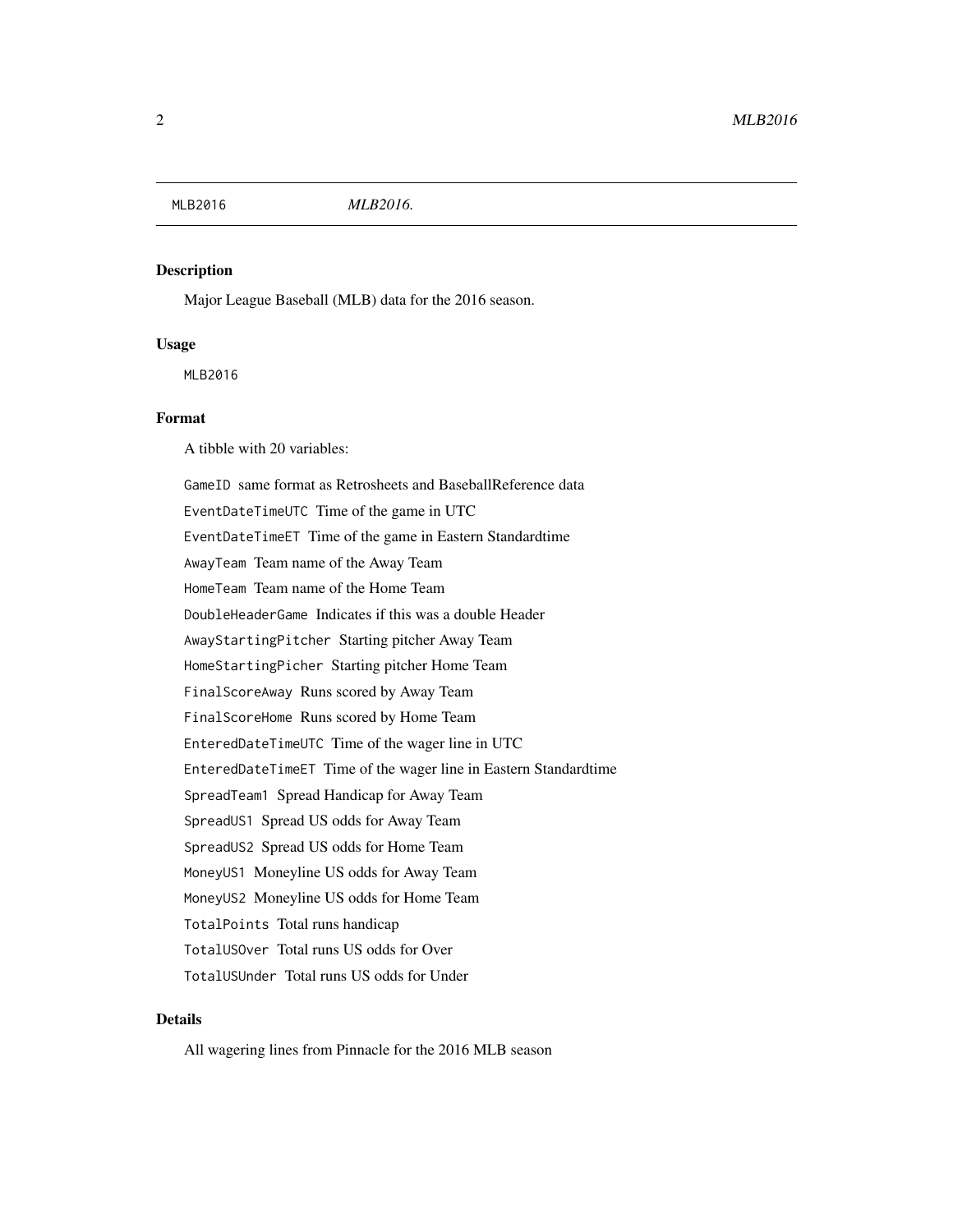#### <span id="page-2-0"></span>USA\_Election\_2016 3

#### Examples

```
if (require("tidyverse")) {
library(tidyverse)
# What was the range of expected total runs according to the prediction market at Pinnacle?
MLB2016 %>%
 unnest() %>%
 group_by(GameID) %>%
 arrange(desc(EnteredDateTimeUTC)) %>%
 slice(1) %>%
 ungroup() %>%
 group_by(TotalPoints) %>%
 summarize(Count = n())
# How many games went Over/Under/Landed on the total?
MLB2016 %>%
unnest() %>%
 group_by(GameID) %>%
 arrange(desc(EnteredDateTimeUTC)) %>%
 slice(1) %>%
 ungroup() %>%
 select(GameID,TotalPoints,FinalScoreAway,FinalScoreHome) %>%
 mutate(TotalOutcome = case_when(
   FinalScoreAway + FinalScoreHome > TotalPoints ~ "Over",
   FinalScoreAway + FinalScoreHome < TotalPoints ~ "Under",
   FinalScoreAway + FinalScoreHome == TotalPoints ~ "Landed"
 )
 ) %>%
 group_by(TotalPoints,TotalOutcome) %>%
 summarize(Count = n()) %>%
 print(n=100)
}
```
USA\_Election\_2016 *USA\_Election\_2016*

#### Description

US Presidential Election data 2016.

#### Usage

USA\_Election\_2016

#### Format

A data.frame with 5 variables:

EnteredDateTime Time of the wager line in UTC

TeamName1 Team name of the Away Team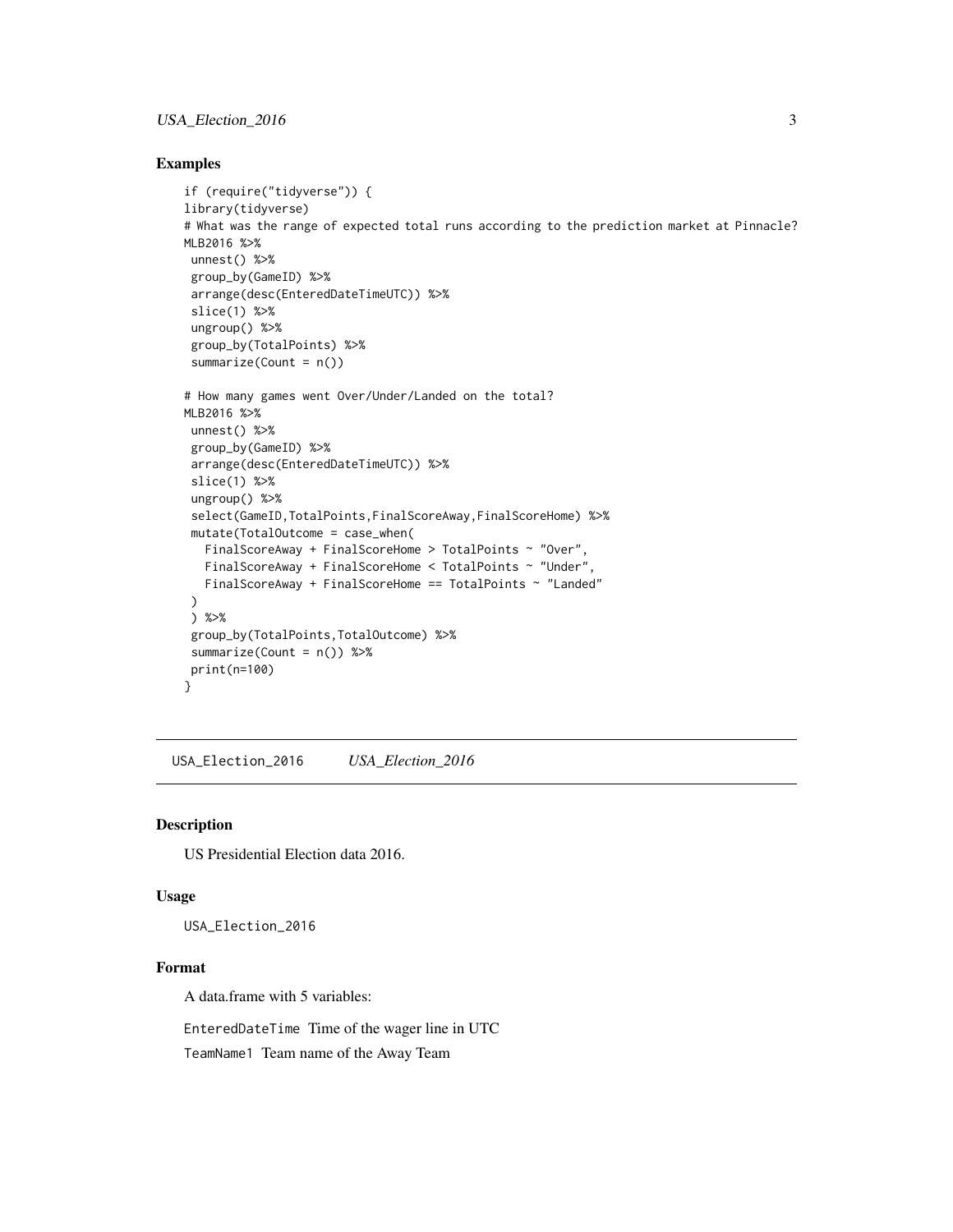TeamName2 Team name of the Home Team MoneyUS1 Moneyline US odds for Away Team MoneyUS2 Moneyline US odds for Home Team

#### Details

All lines from Pinnacle for the 2016 US Presidential Election

#### Examples

```
if (require("odds.converter")) {
library(tidyverse)
# What is Hilary Clinton's the highest implied winning probability at Pinnacle?
USA_Election_2016[which.min(USA_Election_2016$MoneyUS1),"EnteredDateTime"]
odds.converter::odds.us2prob(min(USA_Election_2016$MoneyUS1))
}
# What time on election night that Trump's implied winning probability surpassed Clinton's?
if (require("tidyverse")) {
library(tidyverse)
USA_Election_2016 %>%
filter(MoneyUS1>MoneyUS2) %>%
slice(1)
}
```